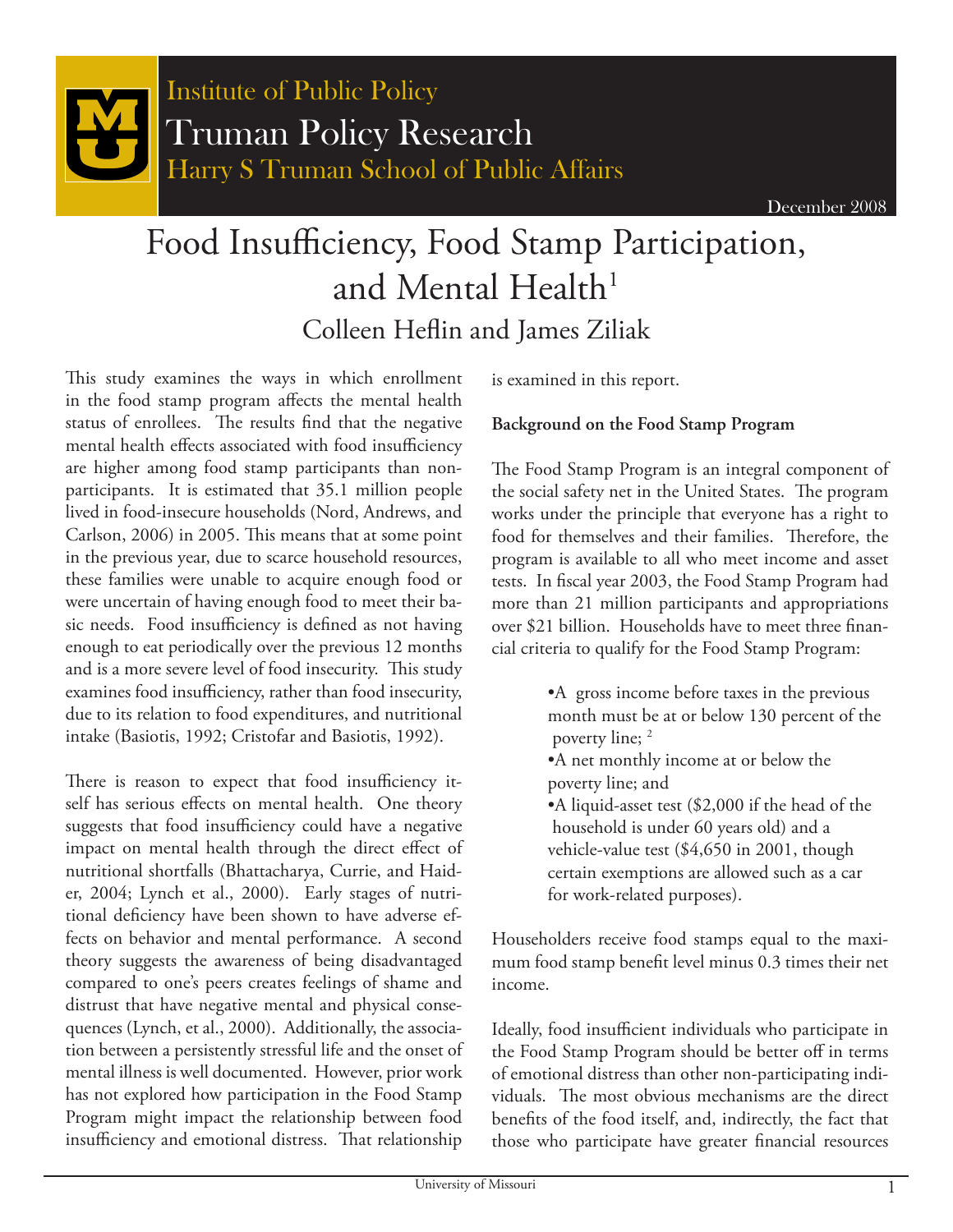at their disposal to meet non-food needs. In addition, individuals who take part in the program may also view the federal government's safety net as part of their social support system. This can lead to a feeling of being supported and connected to society, which improves their emotional well-being (Turner, Taylor, and Van Gundy, 2004). The ability of individuals to navigate the social welfare bureaucracy may foster feelings of self-efficacy as well (Rothbaum, Weisz, and Snyder, 1982; Gecas and Schwalbe, 1983; Rodin, 1986).

However, there are possible negative effects of food stamp participation such as social stigma, welfare culture, and the "hassles" of meeting eligibility requirements. For example, limited office hours, frequent recertification meetings, and transportation difficulties could increase levels of emotional distress. This could then lead program participants to be worse off than similar nonparticipating food-insufficient individuals in terms of emotional distress (Serido, Almeida, and Wethington, 2004). Proponents of the culture of poverty theory suggest that participation in federal entitlement programs erodes feelings of self-efficacy and results in dependency (Meade, 1986; Kane, 1987). Others suggest recipients face public criticism for participating and the stigma has shown to be detrimental to mental health (Williams et al., 1997). There may also be a dosage effect in regards to the participation in the Food Stamp Program. The emotional effects may be a function not just of the decision to participate, but also depend on the level of benefits received. The mental health effects of long-term participation could be different from those that result from transitioning into the program.

## **Data and Methods**

The study compares the mental well-being of food insufficient individuals who choose not to participate in the Food Stamp Program to those who do choose to participate in the program. It also seeks to determine if the mental health status varies with the value of the food stamp benefit received and the duration for which a participant is in the program. The study was conducted using data from the 2001 and 2003 Panel Study of Income Dynamics (PSID). The PSID is longitudinal study of a representative sample of U.S. men and women initially drawn in 1968. It follows descendants of the original 5,000 families over time, providing an excellent source of generational data for social science

research. The PSID emphasizes the dynamic aspects of economic and demographic behavior, but also includes sociological and psychological measures.

In addition to the sample of the population  $(N=4,438)$ , the study also looked at subsets of the population who are at higher risk of for food-stamp use. Previous research suggests that families at greatest risk for food hardships and emotional distress are low-educated and female-headed households. Members of these groups are therefore more likely to participate in the food stamp program. Consequently, in addition to a sample of the population, the study also examines subsamples of low education (N=2,216) and female-headed households (N=983). A fourth subsample selected were those households that are income eligible for food stamps, which are those with before-tax income less than 130 percent of the family-size adjusted poverty threshold  $(N=570)$ .

For the outcome of interest, mental health, the study used the measure of 30-day emotional distress from the National Health Interview Survey collected along with the PSID in 2001 and 2003. The scale provides a reliable measure of serious mental illness, defined as meeting the criteria for at least one of the mental health diagnoses other than substance abuse disorder. This measure records how often a participant experienced certain symptoms of psychological distress in the last 30 days, such as feelings of sadness, nervousness, restlessness, hopelessness, or worthlessness. The measure uses a scale of 0-24 (a score of 24 is the highest level of distress), with the average score being 3.2 for the general population. In contrast, 3.6 was the average for the low-education sample, 4.1 for female heads, and 4.8 for food-stamp-eligible heads.

The study examines how the mental health of food-insufficient individuals is affected by food stamp participation. Those who indicate they "sometimes" or "often" did not have enough to eat in the last 12 months are counted as being food insufficient. Food stamp participation was then defined as anyone who reported having received food stamps in the previous year. The study also takes into account the effect of other socioeconomic factors that may influence mental health such as gender, age, race, education level, marital status, number of children, and age of children. This allows the authors to be more confident that the effect seen on mental health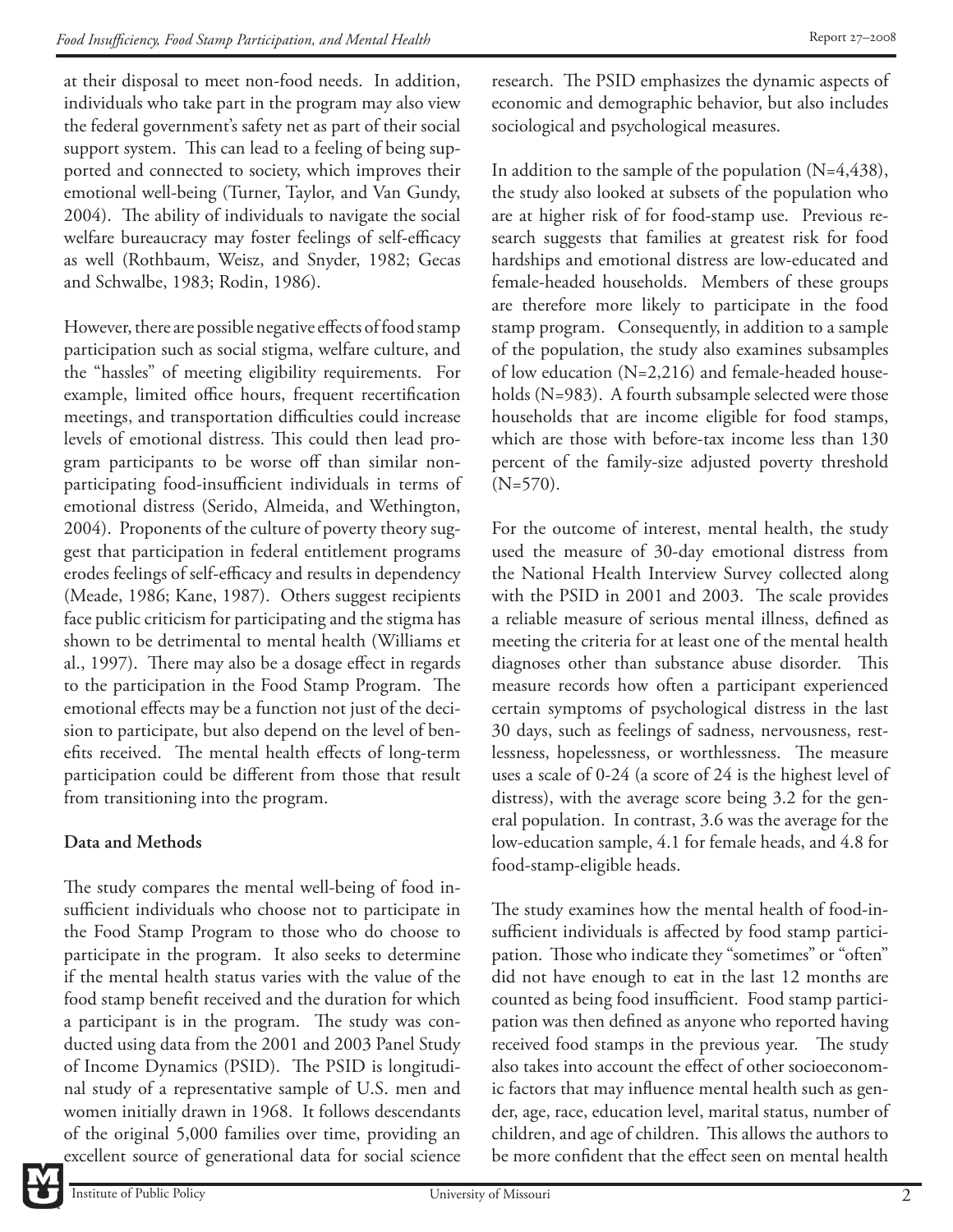is due to food insufficiency and food stamp participation rather than other factors.

|                            | Food<br>Insufficiency | Food Stamp<br>Participation<br>Rate | Emotional<br><b>Distress</b><br>$(scale 0-24)$ |
|----------------------------|-----------------------|-------------------------------------|------------------------------------------------|
| General<br>Population      | $1.9\%$               | $6.8\%$                             | 3.2                                            |
| Low Education              | $3.0\%$               | $11.2\%$                            | 3.6                                            |
| Female Headed<br>Household | $3.0\%$               | 19.8%                               | 4.1                                            |
| Food-Stamp-<br>Eligible*   | 8%                    | 37.2%                               | 4.8                                            |

| <b>DEMOGRAPHICS OF FOOD STAMP PARTICIPATION</b> |
|-------------------------------------------------|
|                                                 |

\* Both Food Stamp participants and non-participants that meet gross income eligibility requirements

Rates of food insufficiency are about 1.9 percent in the general population, 3 percent among low-educated and female-headed families, and 8 percent among food-stamp-eligible families. Food stamp participation rates are 6.8 percent overall, 11.2 percent among families whose head has a high school degree or less, and 19.8 percent among female headed households. Participation rates among food-stamp-eligible households are 37.2 percent, meaning that nearly two-thirds of the households that meet the gross income eligibility requirements for food stamps do not participate in the program.

This study builds upon previous research, which found that food insufficiency is associated with increased emotional distress. The authors present three key findings about the relationship between food insufficiency, food stamp participation and emotional distress. First, food insufficient respondents who do not receive benefits report lower levels of emotional distress than similar food insufficient respondents who do receive food stamps. Second, the authors examined the effect of the benefit amount on emotional distress. Among food stamp participants, individuals who receive higher amounts of food stamp benefits suffer greater emotional distress associated with food insufficiency than those who receive smaller benefits. Finally, the study examines the mental health effect of the transition into food stamp use, as compared to persistent participation in the program. For those individuals transitioning into the program when also reporting food insufficiency there is a significant increase in emotional distress. This suggests that stigma, "hassles", and the welfare culture associated with program enrollment and participation may be detrimental to food insufficient families. The transition

into food insufficiency and then into the Food Stamp Program creates a large negative shock that a household does not easily overcome. However, the results show no evidence of an additional harmful effect on mental health of being in the program persistently (from at least 1999 through 2003) and being food insufficient.

#### **Conclusion**

The study finds that the effect of food insufficiency on emotional distress is greater among food stamp participants. There is also evidence of a dosage effect such that food-insufficient individuals who receive greater amounts of food stamp benefits suffered greater emotional distress than those who received lower amounts. However, the effects are driven primarily by periods of transition into the Food Stamp Program. For individuals transitioning into the program there is a significant relationship with emotional distress. Those who are persistently on the program show no evidence of an additional harmful effect on mental health. Further evaluation analysis is necessary to determine the mechanism that affects the emotional distress of new participants. For example, are certain eligibility and certification procedures associated with more emotional distress? Is the length of participation or size of benefit related to experiences of stigma or feelings of dependency?

This research has significant policy implications for the structure of the current social safety net. There are strategies the Food Stamp Program could adopt to lessen the emotional burden that seems to accompany participation in the program. One promising policy option is the use of a web-based application system. This would remove the need for face-to-face interviews and lengthy office visits during workday hours. By reducing the emotional toll of the program it may also allow participants the stability needed to seek and obtain employment. The value of the Food Stamp Program has been demonstrated in terms of supporting child and adult nutrition. However, other options for reducing the burden of the process need to be explored in order to address the negative unintended consequences on the mental health of participants.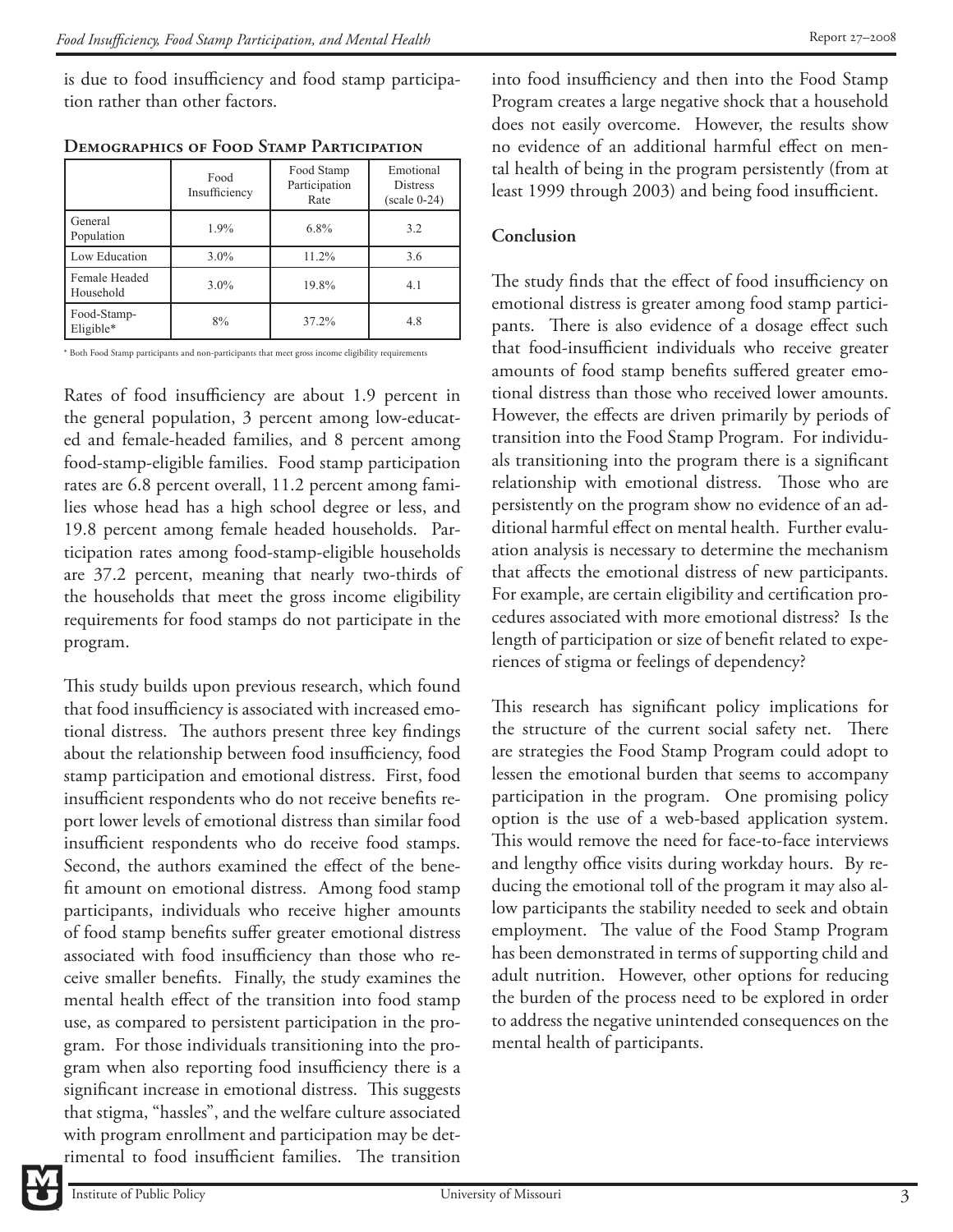#### REFERENCES

- Basiotis, P.P. 1992. "Validity of the Self-Reported Food Sufficiency Status Item in the US Department of Agriculture Food Consumption Surveys." Presented at the Proceedings of the 1992 Annual Meeting of the American Council in the Consumer Interest. Toronto, Ontario, Canada.
- Bhattacharya, J., J. Currie, and S. Haider. 2004. "Poverty, Food Insecurity, and Nutritional Outcomes in Children and Adults." *Journal of Health Economics* 23(2):839-62.
- Cristofar, S.P., and P.P. Basiotis. 1992. "Dietary Intakes and Selected Characteristics of Women Ages 19-50 and Their Children Ages 1-5 Years by Reported Perceptions of Food Insuffi ciency." *Journal of Nutritional Education* 1992(24):53-58.
- Gecas, V., and M. Schwalbe. 1983. "Beyond the Looking-Glass Shelf: Social Structure and Effi cacy-Based Self-Esteem." *Social Psychology Quarterly* 46(2):77-88.
- Kane, Thomas J. 1987. "Giving Back Control: Long-Term Poverty and Motivation." *Social Service Review* 61(3):405-19.
- Lynch, John, George Davey Smith, George A Kaplan, and James S. House. 2000. "income Inequality and Mortality: Importance to Health of Individual Income, Psychological Environment, or Material Conditions." *British Medical Journal* 320:1200-04.
- Meade, Lawrence. 1986. *Beyond Entitlement*. New York: Free Press.
- National Center for Health Statistics. 2003. *Early Release of Selected Estimates Based on Data From the January-September 2002 National Health Interview Survey*. Washington, DC: National Center for Health Statistics.
- Nord, Mark, Margaret Andrews, and Steven Carlson. 2006. *Household Food Security in the*

 *United States, 2005*. Economic Research Report ERR-29. Washington, DC: Economic Research Service, U.S. Department of Agriculture.

- Rodin, Judith. 1986. "Aging and Health: Effects of the Sense of Control." *Science* 12:1271-76.
- Rothbaum, Fred, John R. Weisz, and Samuel Snyder. 1982. "Changing the World and Changing the Self: A Two-Process Model of Perceived Control." *Journal of Personality and Social Psychology* 42:5-37.
- Serido, Joyce, David M. Almeida, and Elaine Wethington. 2004. "Chronic Stressors and Daily Hassles: Unique and Interactive Relationships with Psychological Distress." *Journal of Health and Social Behavior*  D<sub>45</sub>(1):17-33.
- Turner, R. Jay, John Taylor, and Karen Van Gundy. 2004. "Personal Resources and Depression in the Transition to Adulthood: Ethnic Comparison." *Journal of Health and Social Behavior* 45(1):34-52.
- Williams, D. R., Y. Yu, S. Jackson, and B.B. Anderson. 1997. "Racial Differences in Physical Mental Health: Socioeconomic Status, Stress and Discrimination." *Journal of Health Psychology* 2(3):335-51.

### Notes

1 Edited by Christian Arment & Diana Gaughan Costa. This is a summary of an article published by Colleen M. Heflin and James P. Ziliak. 2008. "Food Insufficiency, Food Stamp Participation, and Mental Health." Social Science Quarterly Vol. 89, Number 3.

 $2 \ln 2001$ , the federal poverty level was \$1,219 per month for a family of three. Department of Health and Human Services. http://aspe.hhs.gov/POVERTY/01poverty.htm